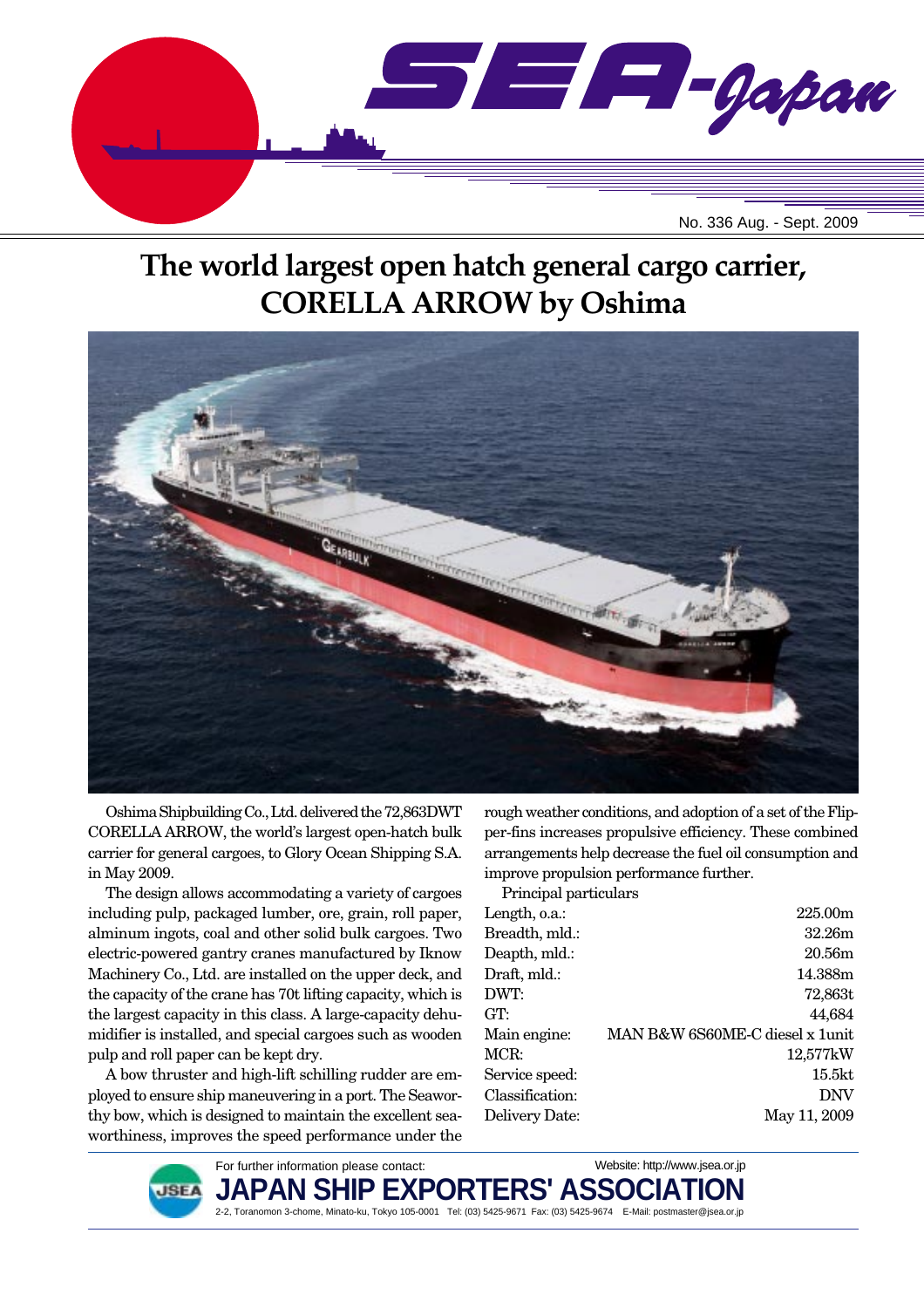### The Ship of the Year 2008 award goes to "megumi," trimaran passenger ferry **—Associated awards for FERRY AKEBONO and TRINITY ARROW—**

The Japan Society of Naval Architects and Ocean Engineers awarded its 19th Ship of The Year 2008 Award to the "megumi", a small trimaran type passenger ferry of the light metal hull. Three awards were obtained by the TRINITY ARROW for the large cargo vessel category, the FERRY AKEBONO for the large passenger ship category, and the "megumi" for the small passenger ferry category. The commendation ceremony took place at the Nippon Kaiun Club in Tokyo on July 24, 2009. The ceremony was held jointly with two other institutes, The Japan Institute of Marine Engineering (JIME) and The Japan Institute of Navigation. The Marine Engineering of the Year Award and the navigation Achievement Prize were given to the respective winners.

#### **"megumi"** The "megumi" was built by



Kabushiki Kaisha Mokubei Zosensho of Shiga Prefecture in 2008 for Biwako Kisen Steamship Co., Ltd. The ferry is operated in Lake Biwa, the largest lake in Japan. The typical features of the ferry include the use of bio-diesel fuel for the main engine, employment of solar photoelectric generation and wind power generation systems for reduction of  $CO<sub>2</sub>$  emission. Moreover, the trimaran type hull contributes to achieving higher speed and efficiency in reducing the resistance by backwash. This results in fuel consumption reduction.

#### *Outline*

Ship type: Trimaran passenger ferry of light metal hull

- Owner: Biwako Kisen Steamship Co., Ltd. Builder: Kabushiki Kaisha Mokubei Zosensho L (b.p.) x B x D x d: 34.20m x 8.00m x 2.20m x 0.715m GT: 122 Speed: 18.75kt Main engine: Yanmar 6HYP-ET diesel (423kW) x 2 units Passengers: 200 people Special outfittings: BDF compatible main engine, solar photoelectric
- and wind power generation systems, water sampler

#### **FERRY AKEBONO**

The FERRY AKEBONO uses two-



engine and single propeller propulsion system. This arrangement is the first time as a costal ship, and reduces  $CO<sub>2</sub>$ and  $NO<sub>x</sub>$  by 13.3% and 24.3%, respectively, when compared with the previous two engines and two propeller ship. The ferry is now plying between Kagoshima, Amami Islands, and Okinawa. It visits many remote islands on the route for transport of both daily essentials and local people between islands. Considerations by barrier-free facilities are taken for the senior people.

#### *Outline*

Ship type: Passenger/car ferry

Owner: Japan Railway Construction, Transport and Technology Agency and A-Line Ferry Co., Ltd.

Builder: Mitsubishi Heavy Industries, Ltd.

L (b.p.) x B x D x d: 135.00m x 24.00m x 14.50m x 6.25m

GT: 8,083 Speed: 21.0kt Main engine: JFE 12PC2-6V diesel (MCR 6,070kW) x 2 units Accommodation capacity Passengers: 682 people Containers: 311TEUs Vehicles: 50 trucks, 76 passenger cars

#### **TRINITY ARROW**

The TRINITY ARROW has the



world's largest class cargo tank capacity as an LNG carrier that was build in Japan. To increase the cargo tank capacity, the No. 1 tank uses the world's first octagonal section. The ship's service speed is about 20.15 knots, faster than that of the conventional LNG carrier of the same type to achieve the flexible ship operation. Foaming gas to manufacture the insulation material for the LNG tanks uses  $CO<sub>2</sub>$  for the first time that will minimize the ozone depletion coefficient and the 100-year global warming potential.

*Outline*

Ship type: LNG tanker

- Owner: Cypress Maritime (Panama), S.A., Luster Maritime S.A., Los Halillos Shipping Co., S.A.
- Builder: Koyo Dockyard Co., Ltd. (Imabari Shipbuilding Co., Ltd.)
- L (b.p.) x B x D x d: 76.00m x 44.70m x 26.00m x 12.05m
- GT: 101.080
- Speed: 20.15kt
- Main engine: Steam turbine (KA-WASAKI UA-400) x 1 unit (MCR 29,420kW)
- Cargo: LNG (154,982m<sup>3</sup>)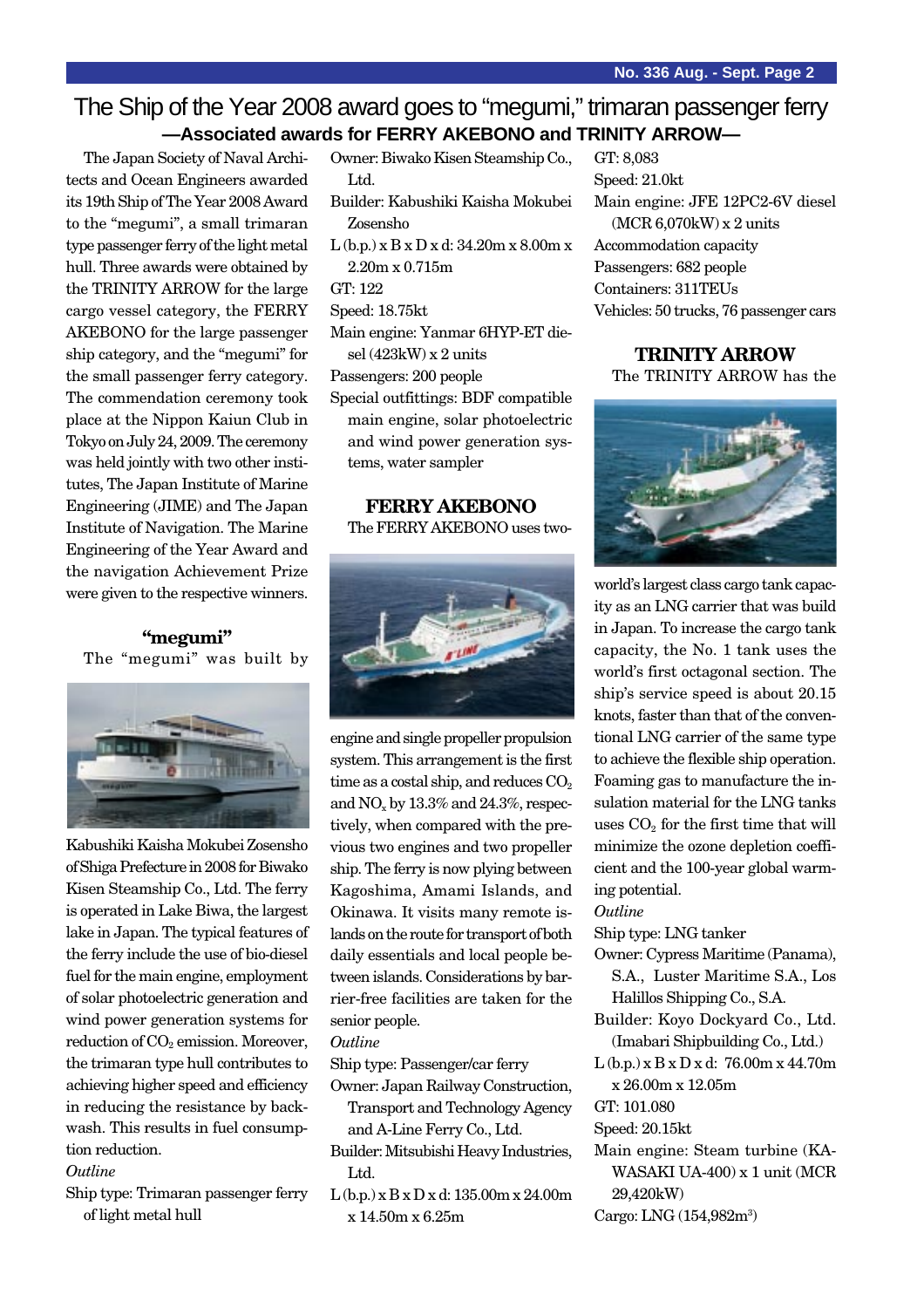### MHI delivers large PCTC, TOSCANA, to Wilhelmsen Lines Shipowning AS

Mitsubishi Heavy Industries, Ltd.(MHI) delivered TOSCANA, a pure car and truck carrier with a car carrying capacity of 6,500 units to Wilhelmsen Lines Shipowning AS on June 12, 2009. The TOSCANA is the tenth in the series of ten new PCTC's ordered by WILHELMSEN LINES SHIPOWNING AS.

The ship can load various types of cargoes, cars, high and heavy machinery such as construction and agricultural machinery, dump truck and heavy lift on roll trailer up to 250 tons.

The cargo holds are constructed with center pillars and one line movable ramp ways to give optimum flexibility during loading and unloading.

The decks are accessed though a stern ramp with a SWL of 300 tons and a side ramp of 35 tons from the shore side. Internal transit between the decks is carried out via 13 mov-



able hold ramps and one fixed ramp.

The ship has the capacity for accommodation of 6,556 cars (RT-43) on 12 decks including four liftable decks.

Principal particulars

L (b.p.) x B x D: 192.00m x 32.26m x 36.02m

Gross tonnage: 61,328 Car carrying capacity: 6,556 cars (RT-

43)

Main engine: Mitsubishi-UE 7UEC60LSII (Derated) diesel x 1 unit,

MCR: 13,240kW x 105.0min<sup>-1</sup> Service speed: abt. 20.0kt Classification: DNV, +1A1, Car Carrier (MCDK), E0, TMON

### Naikai Zosen completes product carrier, HIGH CURRENT

Naikai Zosen Corporation has delivered the 46,590DWT product tanker, HIGH CURRENT (HN: 720), to its owner Ansei Product S.A. of Panama at the Setoda Works.

The HIGH GLOW has the maximized beam to go through the Panama Canal. It is designed with double bottom and double side shells, complying with the MARPOL requirements and can carry various products including petroleum products (light and heavy oils), crude oil, and palm oil.

The vessel has 14 cargo tanks including two slop tanks, and the total capacity is 54,000m3 . The configuration facilitates simultaneous loading of four types of liquid cargoes by allotting 25% of the total cargo capacity for each cargo. Four electric motor drive screw pumps with a capacity of 800m3 /h are provided for unloading cargoes.

The slender hull design can achieve high speed. A high forecastle prevents the bow from swashing and increases



seaworthiness as a high-speed medium range product tanker, attaining energy saving. Adoption of a special rudder facilitates ship maneuvering in a narrow port. Thus, the overall ship operation efficiency has increased.

The accommodation quarters are isolated from the engine casing to decrease noise and vibration. The crew can enjoy a quiet environment in the accommodation quarters.

Principal particulars

| Length, o.a.:            | 179.90m                        |  |
|--------------------------|--------------------------------|--|
| Length, b.p.:            | 172.00m                        |  |
| Breadth, mld.:           | 32.20m                         |  |
| Depth, mld.:             | 19.25m                         |  |
| Draught, mld.:           | 11.65m                         |  |
| DWT:                     | 46,590t                        |  |
| GT:                      | 28,231                         |  |
| Main engine:             | Hitachi MAN B&W                |  |
| 6S50ME-C diesel x 1 unit |                                |  |
| MCR:                     | 9,480kW x 127min <sup>-1</sup> |  |
| NCR:                     | 8,530kW x 123min <sup>-1</sup> |  |
| Speed, service:          | About 15.7                     |  |
| Complement:              | 25                             |  |
| Classification:          | NΚ                             |  |
| Completion:              | Apr. 28, 2009                  |  |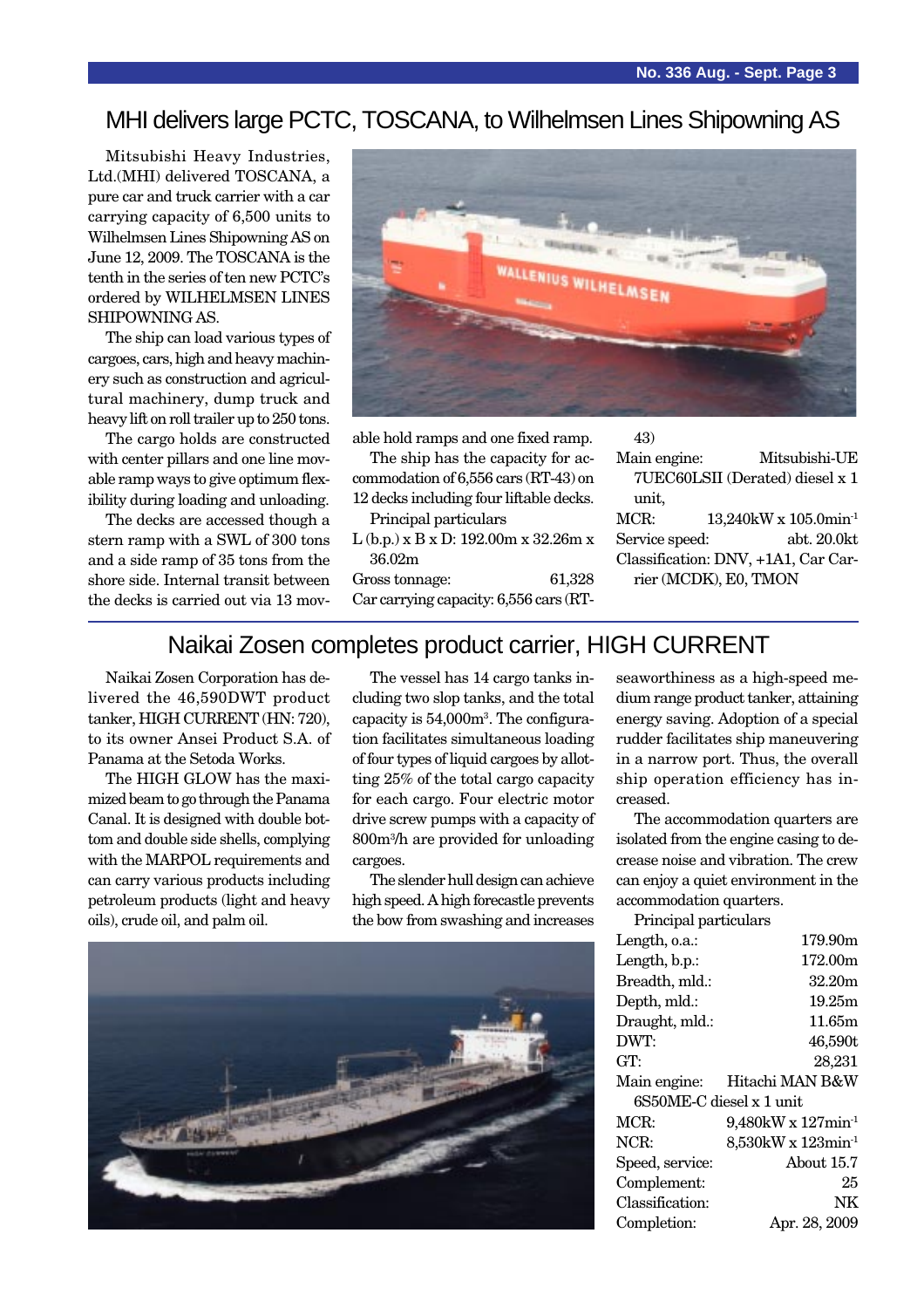# IHIMU completes 302,290 DWT Double-Hull VLCC, PACIFIC VOYAGER

IHI Marine United Inc. delivered the 302,290 DWT double-hull VLCC, PACIFIC VOYAGER, for Dynasty Shipping Corporation S.A. at its Kure Shipyard on Apr. 17, 2009.

The PACIFIC VOYAGER was developed to have maximum deadweight with maximum draft to pass through the Straight of Malacca.

Superior economical operation is possible for worldwide trades, and good cargo laoding capacity can be maintained at the shallow draft condition between the Persian Gulf and Far-East trade. The arrangement of cargo oil tanks, ballast tanks, and other compartments is optimized, resulting in lower gross tonnage.

The DU-Sulzer 7RT-flex84T-D high power engine is installed, which is equipped with the electronically controlled common rail type fuel injection system for optimized engine operation. The environmentalfriendly vapor emission control system is employed,



To achieve the good propulsion performance, economical operation, and good maneuverability of the ship, IHIMU designed the ship using its sophisticated technology and engineering capacity, CFD analysis, 3D-FEM ship model analysis, walkthrough simulation and apparatus hull-block installation simulation by the CIM system, Ajisai, which IHIMU originally developed.

Principal particulars

| $L$ (o.a.) x B x D x d: 333.0m x 60.0m x |                                 |  |
|------------------------------------------|---------------------------------|--|
| 29.0m x 20.5m                            |                                 |  |
| DWT/GT:                                  | 302,290t/159,943                |  |
|                                          | Main engine: DU-Sulzer 7RT-flex |  |
| 84T-D diesel x 1 unit                    |                                 |  |
| MCR:                                     | 27,160kW x 74.0rpm              |  |
| Speed, service:                          | 15.80kt                         |  |
| Classification:                          | NK                              |  |
| Completion:                              | Apr. 17, 2009                   |  |
|                                          |                                 |  |

### Universal completes 207,000 DWT Bulk Carrier, OCEAN CREATION

Universal Shipbuilding Corporation delivered OCEAN CREATION, a 207,000 DWT Bulk Carrier, to Asian Cruiser S.A. at the Tsu Shipyard on Apr. 22, 2009. The vessel is designed to carry bulk coal and iron ore between Asia and Australia more efficiently and to have flexibility for port restrictions.

This is the 9th vessel of the new

design series of Newcastle-max that is not only the most efficient for shallow draft, but also has large cargo hold capacity.

The vessel applied double side skin construction for cargo holds in order to reduce the flooding risk due to side damage and improve cargo handling. In spite of having cargo holds bound by a double side skin, the cargo ca-



pacity is equivalent to that of previous single skinned Newcastle-max series.

The vessel is equipped the high propulsion efficiency and energy saving devices, SSD (Super Stream Duct) and Surf-Bulb (Rudder Fin with Bulb), in front and behind the propeller.

 In addition, the bow above the waterline is shaped as the Ax-Bow that can decrease added wave resistance at sea.

Deck machinery such as windlasses/mooring winches and hatch covers are driven by electric-motor system for oil leak prevention on deck. Principal particulars

 $L$  (o.a.)  $x L$  (b.q.)  $x B x D x d$ : 299.7m  $x$ 290.2m x 50m x 25.0m x 18.2m

DWT/GT: 207,935MT/106,367 Loading capacity:  $218,790m^3$ Main engine:MAN B&W 6S70MC-C

| diesel x 1 unit |                    |
|-----------------|--------------------|
| Speed:          | 16.3 <sub>kt</sub> |
| Complement:     | 25                 |
| Classification: | NK                 |
| Completion:     | Apr. 22, 2009      |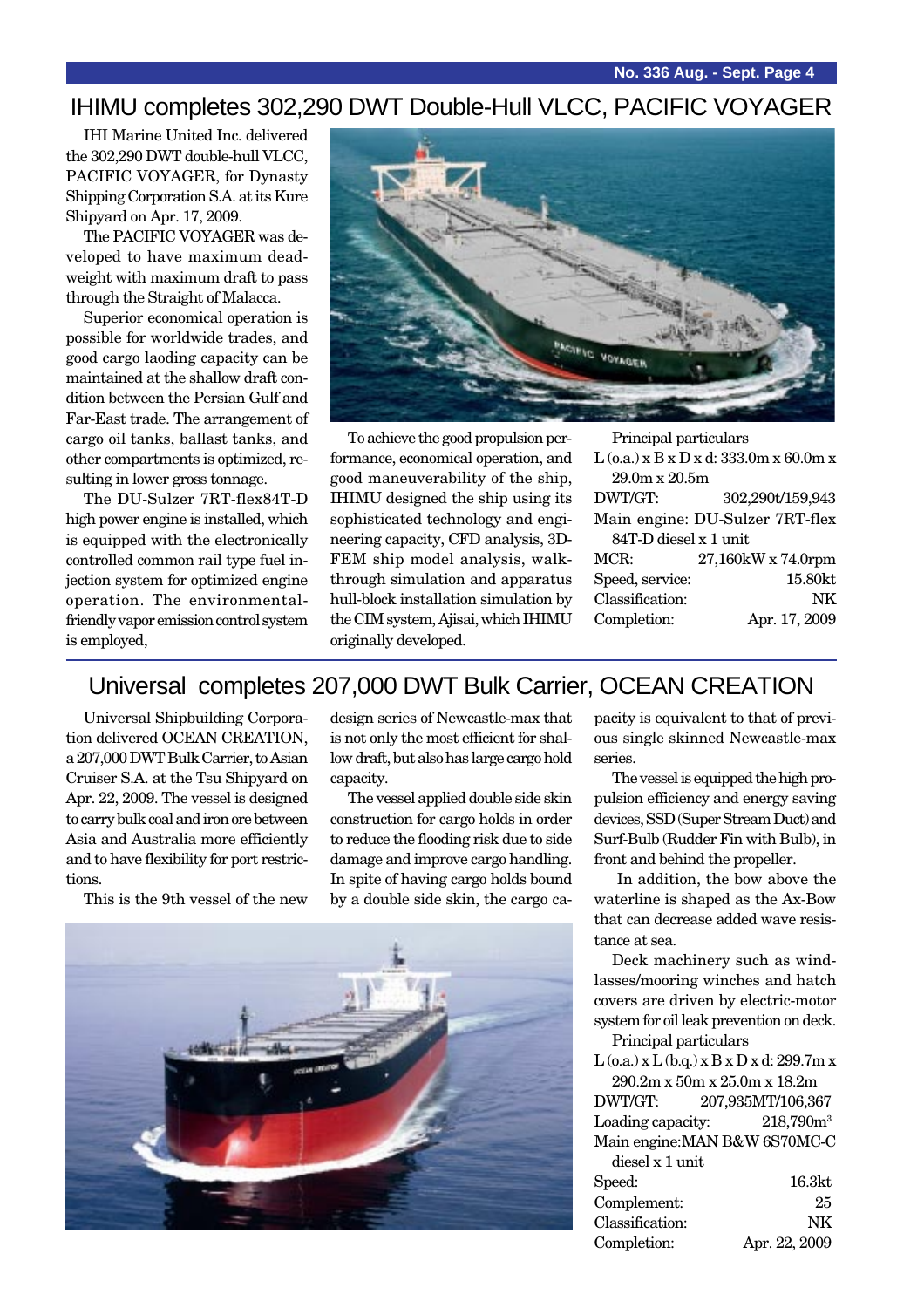### Kawasaki delivers VLCC, SAKURAGAWA, to KAW1612 Shipping S.A.

Kawasaki Shipbuilding Corporation delivered the 315,000DWT VLCC, SAKURAGAWA (HN: 1612), to its owner, KAW1612 Shipping S.A. at the Sakaide Shipyard on June 5, 2009.

The vessel built based on the newly developed hull design has the maximum loading capacity that is allowed to pass through the Strait of Malacca and can call at any of main crude oil import terminals in Japan.

The bunker oil tanks of the vessel are double hull construction like the cargo tanks to prevent marine pollution in an accident. The rudder bulb with fins (RBS-F) and highly efficient propeller are used for improved fuel saving.

Principal particulars Length, o.a.: 332.93m Length, b.p.: 324.00m



Breadth, mld.: 60.00m Depth, mld,: 29.00m Draught, mld.: 20.305m GT: 160,068 DWT: 299,982t Cargo hold capacity:  $351.618m<sup>3</sup>$ Main engine:Kawasaki-MAN B&W

| 7S80MC-C diesel x 1 unit |                  |  |
|--------------------------|------------------|--|
| MCR:                     | 27,160kW x 76rpm |  |
| Speed, service:          | About 15.58kt    |  |
| Complement:              | 35               |  |
| Classification:          | NK.              |  |
|                          |                  |  |

# MITSUI-MAN B&W Diesel Engine Annual Production Reached Record High 4.7 Million BHP in FY 2008

Mitsui Engineering & Shipbuilding Co., Ltd. (MES) has accomplished the largest diesel engine production of 4.7 million brake horsepower (BHP) with 214 units in its Tamano Works for fiscal year 2008 exceeding its previous year's record of 4.52 million BHP with 200 units.

MES, since it manufactured its first engine in 1928, has ever produced total accumulated engine output of 64,734 thousand BHP (as an accumulated BHP production with a single

brand of MITSUI-MAN B&W low speed diesel engine at the end of March 2009) as a leading engine manufacturer worldwide. This fiscal year's total engine production is expected to be 4.53 million BHP.

In order to cope with a recent active demand for diesel engine, MES has expanded the assembly and testing facility with a tact system, and machining and/or welding capacities since 2005 to increase its production capacity. To further strengthen, a new



assembly and testing shop was completed in June this year, which will contribute a lot to more efficient production of the engines with 500mm bore. The annual production capacity of the new shop is expected to be approximately 1 million BHP with 80 units.

MES is improving its after sales service system by developing "e-GICS" and "e-GICSW," which diagnoses performance and life expectancy of marine diesel engine by satellite and internet, and is committed to enhance customers' satisfaction more than before.

#### **Annual records for the last 5 years by MITSUI-MAN B&W low speed engine**

| FY2004 | 177 units with 3.48 million BHP        |
|--------|----------------------------------------|
| FY2005 | 186 units with 3.52 million BHP        |
| FY2006 | 195 units with 4.01 million BHP        |
| FY2007 | 200 units with 4.52 million BHP        |
| FY2008 | 214 units with 4.70 million BHP        |
| FY2009 | 225 units with 4.53 million BHP        |
|        | * Figures of FY2009 are expected ones. |

*Photo shows MES diesel manufacturing plant*